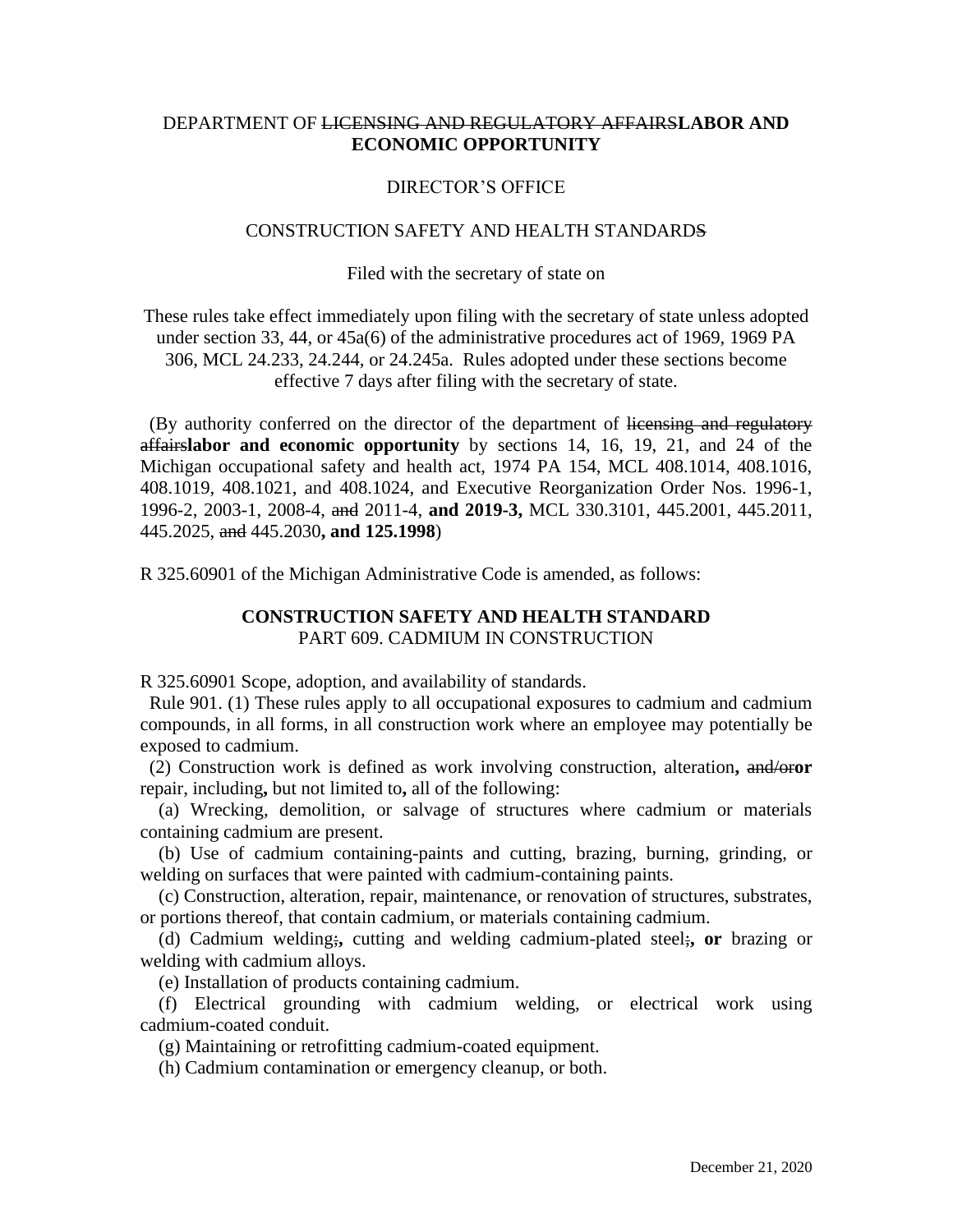(i) Transportation, disposal, storage, or containment of cadmium or materials containing cadmium on the site or location at which construction activities are performed.

 (3) The following federal Occupational Safety and Health Administration (OSHA) regulations are adopted by reference in these rules:

(a) 29 CFR 1926.1127 "Cadmium," as amended March 26, 2012**May 14, 2019**.

 (b) 29 CFR 1926.1127, appendix A "Substance Safety Data Sheet – Cadmium," as amended June 20, 1996.

 (c) 29 CFR 1926.1127, appendix B "Substance Technical Guidelines for Cadmium," as amended June 20, 1996.

 (d) 29 CFR 1926.1127, appendix D "Occupational Health History Interview With Reference to Cadmium Exposure," as amended June 20, 1996.

 (e) 29 CFR 1926.1127, appendix E "Cadmium in Workplace Atmospheres," as amended June 20, 1996.

 (f) 29 CFR 1926.1127, appendix F "Nonmandatory Protocol for Biological Monitoring," as amended June 20, 1996.

 (4) A reference to 29 CFR 1926.51 means Construction Safety **and Health** Standard Part 1. "General Rules."

 (5) A reference to 29 CFR 1926.353 and 1926.354 means Construction Safety Standard Part 7. "Welding and Cutting."

 (6) A reference to 29 CFR 1926.59 and 1910.1200 means Construction Safety Standard Part 42. "Hazard Communication."

 (7) A reference to 29 CFR 1910.133 means Construction Safety and Health Standard Part 6. "Personal Protective Equipment."

 (8) A reference to 29 CFR 1926.33 and 1910.1020 means General Industry and Construction Safety and Health Standard Part 470. "Employee Medical Records and Trade Secrets."

 (9) A reference to 29 CFR 1910.134 "Respiratory Protection," means Occupational Health**General Industry and Construction Safety and Health** Standard Part 451. "Respiratory Protection."

 (10) The adopted federal regulations have the same force and effect as a rule promulgated under the Michigan occupational safety and health act, 1974 PA 154, MCL 408.1001 to 408.1094.

 (11) The OSHA regulations adopted in these rules are available from the United States Department of Labor, Occupational Safety and Health Administration website, www.osha.gov, at no charge, as of the time of adoption of these rules.

 (12) The regulations adopted in these rules are available for inspection at the Department of Licensing and Regulatory Affairs**Labor and Economic Opportunity**, MIOSHA, Regulatory Services**Standards and FOIA** Section, 530 West Allegan Street, P.O. Box 30643, Lansing, Michigan, 48909-8143.

 (13) The regulations adopted in these rules may be obtained from the publisher or the Department of Licensing and Regulatory Affairs**Labor and Economic Opportunity**, MIOSHA, Regulatory Services**Standards and FOIA** Section, 530 West Allegan Street, P.O. Box 30643, Lansing, Michigan, 48909-8143, at the cost charged in this rule, plus \$20.00 for shipping and handling.

 (14) The following Michigan Occupational Safety and Health Administration (MIOSHA) standards are referenced in these rules. Up to 5 copies of these standards